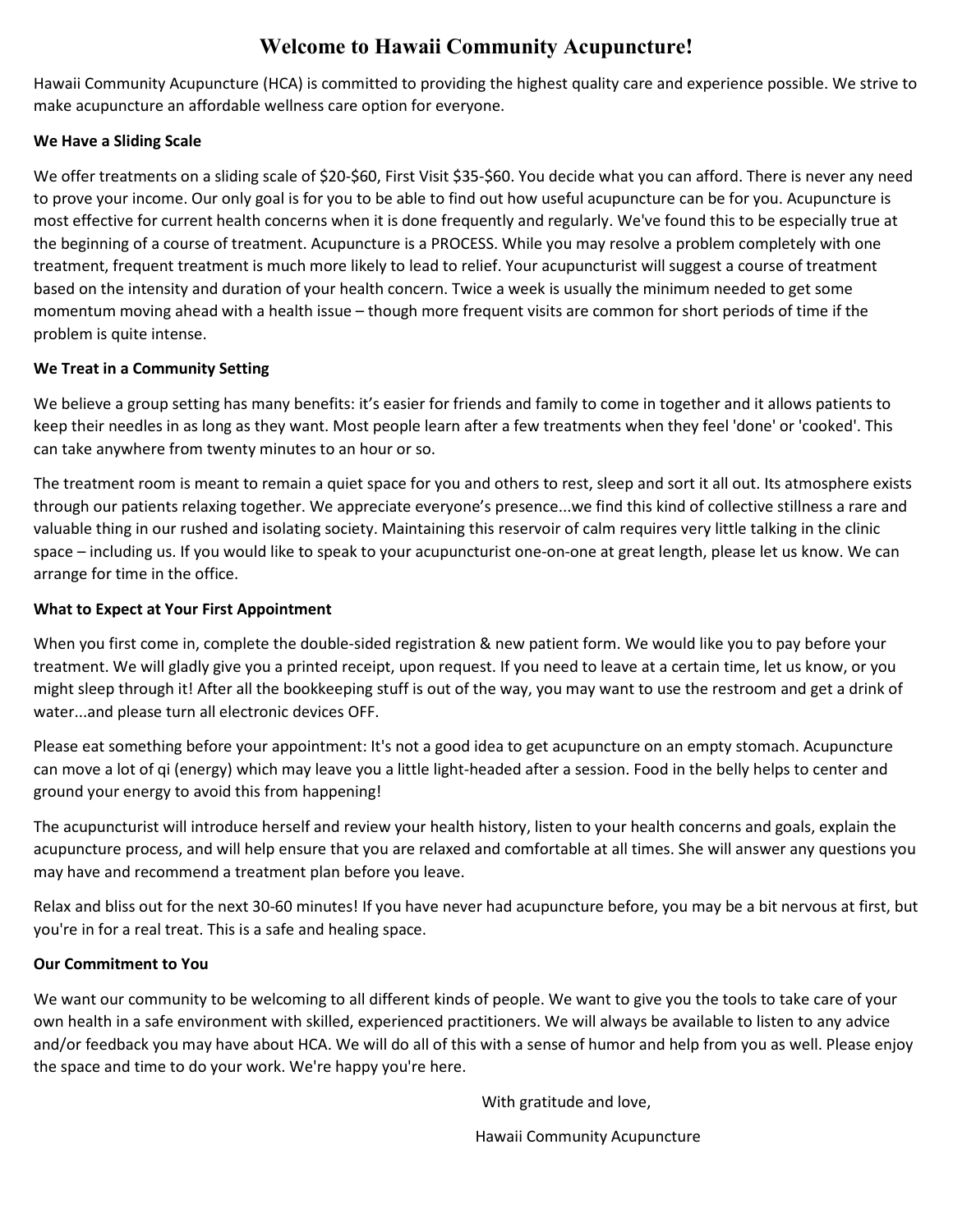**\$35-\$60 1st Visit**

## **HAWAII COMMUNITY ACUPUNCTURE**

**465 Hinano Street, Hilo, HI 96720**

**\$35-\$60 1st Visit**

## **Registration & New Patient Form**

| Address: ________________________________City: ________________State: _________ Zip:________________               |                                                                  |                                                    |  |       |  |
|--------------------------------------------------------------------------------------------------------------------|------------------------------------------------------------------|----------------------------------------------------|--|-------|--|
| Date of Birth: Gender: Gender: Best Phone Number:                                                                  |                                                                  |                                                    |  |       |  |
| May we contact you at this number? $\Box$ Yes $\Box$ No Leave a voice/text message if needed? $\Box$ Yes $\Box$ No |                                                                  |                                                    |  |       |  |
|                                                                                                                    |                                                                  |                                                    |  |       |  |
| Would you like to subscribe to our free e-newsletter with health articles & special? $\Box$ Yes $\Box$ No          |                                                                  |                                                    |  |       |  |
|                                                                                                                    |                                                                  |                                                    |  |       |  |
|                                                                                                                    |                                                                  |                                                    |  |       |  |
|                                                                                                                    |                                                                  |                                                    |  |       |  |
| In Community Acupuncture, we focus our treatment on your main concern:                                             |                                                                  |                                                    |  |       |  |
| <b>Heat makes it:</b> better no change worse <b>Cold makes it:</b> better no change                                |                                                                  |                                                    |  | worse |  |
| <b>Damp weather:</b> better no change worse <b>Exercise/Activity makes it:</b> better no change                    |                                                                  |                                                    |  | worse |  |
|                                                                                                                    | Mark B for when intensity is at its BEST and W for at its WORST. |                                                    |  |       |  |
| Any Headaches? ______________ Migraines? ______________ Dizziness? _____________                                   |                                                                  |                                                    |  |       |  |
|                                                                                                                    |                                                                  |                                                    |  |       |  |
| Ringing in your ears? Yes - High Pitch Low Pitch No Do you see floaters Yes Sometimes No                           |                                                                  |                                                    |  |       |  |
| Do you have difficulty sleeping? ______ Do you wake up tired? How often do you wake at night                       |                                                                  |                                                    |  |       |  |
| to urinate? ________ Asthma? Yes No Allergies? Yes No If Yes, to what? __________                                  |                                                                  |                                                    |  |       |  |
| Difficulty Breathing? Daily Sometimes Never Chest Pain? Daily Sometimes Never                                      |                                                                  |                                                    |  |       |  |
| <b>Abdominal Pain? Daily Sometimes Never</b>                                                                       |                                                                  | <b>Gas/bloating? Daily Sometimes Never</b>         |  |       |  |
| Bowel movements? less often---daily---more often                                                                   |                                                                  | With ease? Yes/No                                  |  |       |  |
|                                                                                                                    |                                                                  |                                                    |  |       |  |
| On a scale of 1-10, 10 being excellent, what's your daily energy level range?                                      |                                                                  |                                                    |  |       |  |
| Does your body temperature tend to run: Hot                                                                        |                                                                  | Cold<br><b>Neutral</b>                             |  |       |  |
|                                                                                                                    |                                                                  |                                                    |  |       |  |
| Do you have something that might be contagious? Yes No Maybe                                                       |                                                                  |                                                    |  |       |  |
| Do you have Hepatitis B? Yes No                                                                                    |                                                                  | Do you have Hepatitis C? Yes No                    |  |       |  |
| Are you HIV+? Yes No                                                                                               |                                                                  | Do you have any other blood-borne pathogen? Yes No |  |       |  |
|                                                                                                                    |                                                                  |                                                    |  |       |  |

Anything else you'd like us to know about you? \_\_\_\_\_\_\_\_\_\_\_\_\_\_\_\_\_\_\_\_\_\_\_\_\_\_\_\_\_\_\_\_\_\_